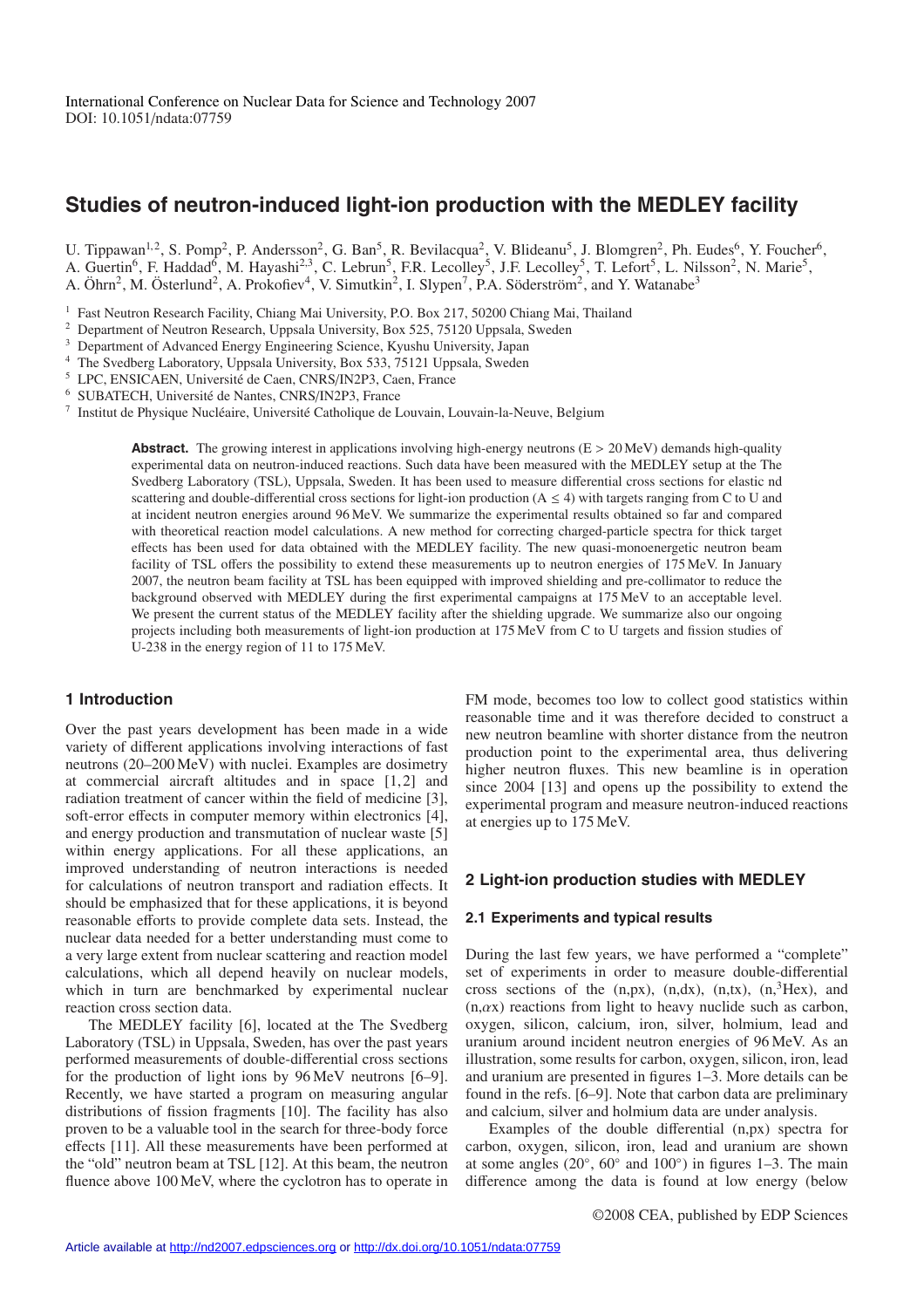

Fig. 1. Experimental double-differential cross sections of the C(n,px) and O(n,px) reactions (left and right, respectively) at 96 MeV at 20◦(filled circles), 60◦ (open squares), and 100◦ (filled triangles). Solid and dashed curves represent calculations with the TALYS and GNASH codes, respectively.

20 MeV) where a compound component is dominant for medium-weight nuclides, i.e., silicon and iron. These lowenergy particles are emitted mainly following the evaporation process of excited nuclei; for carbon and oxygen, the process is less prominent because of low level density while for lead and uranium, this emission is strongly inhibited by the Coulomb barrier. The emission of high-energy protons is strongly forward-peaked and hardly visible in the backward hemisphere. It is a sign of the preequilibrium process. The general trend of the preequilibrium emission becomes dominant with increasing mass number.

### **2.2 Comparison with theoretical predictions**

In figures 1–3, the experimental results are presented together with model calculations. The solid lines show calculations with the TALYS code [14] whereas the dashed lines were obtained by the GNASH code [15]. Overall, both predictions give a fair description of the shape of the spectra for all nuclides. At the forward angles (20◦), the GNASH predictions give a better description in the mid-energy region for the light to medium-weight nuclide. Note that there is no calculation by GNASH for uranium. The TALYS results account better for the absolute magnitude of the experimental cross sections at large angles for all nuclide while the GNASH calculations overestimate the high-energy parts of the spectra for the medium-weight and heavy nuclides.

For a detailed comparison with theoretical models, angular distributions are needed. In figures 4–5, experimental angular



**Fig. 2.** Same as figure 1, but for Si(n,px) and Fe(n,px).



**Fig. 3.** Same as figure 1, but for  $Pb(n,px)$  and  $U(n,px)$ .

distributions at low, medium, and high proton energies for carbon and oxygen, respectively, are shown together with angular distributions calculated on the basis of the TALYS and GNASH models (see ref. [9] for iron, lead and uranium cases). In general, both models give a good description of the data. In the ref. [8], we have compared the experimental data with a preliminary of TALYS code. They show large discrepancies, especially at low energy regions. Using TALY code, version 0.64, we get a reasonable agreement.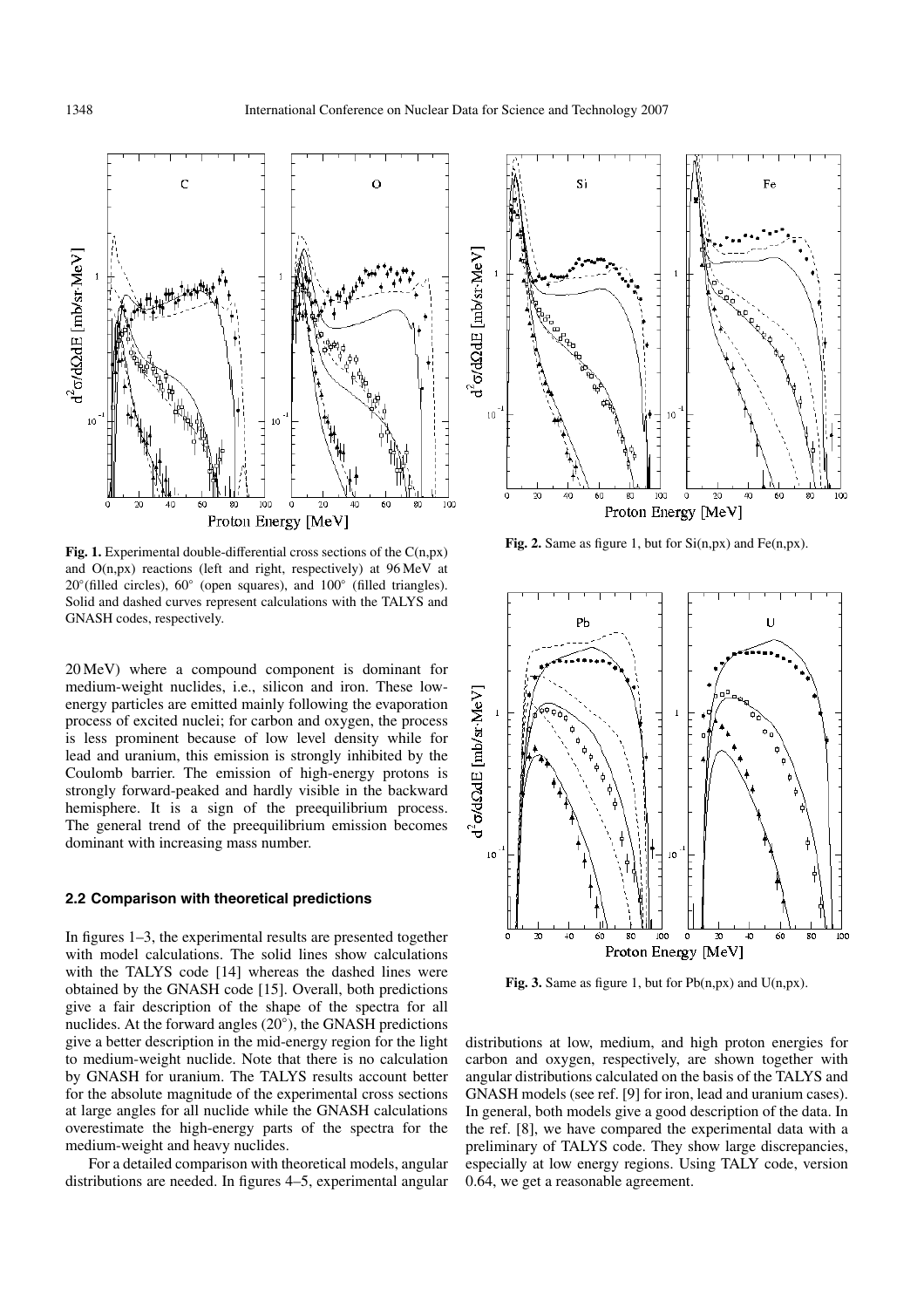

**Fig. 4.** Angular distributions of C(n,px) cross section at ejectile energies of 8–12 MeV (filled circles), 40–44 (filled triangles), and 68–72 (open squares). Solid and dashed curves represent calculations based on the TALYS and GNASH models, respectively.

## **3 nd elastic scattering**

Neutron-deuteron (nd) elastic scattering in the 60–200 MeV range is one of the most promising ways of investigating threenucleon (3*N*) forces. Recent calculations, (see ref. [11] and reference therein), have indicated that the presence of 3*N* forces should appear as a measurable effect in the angular range of the differential cross section minimum.

The nd elastic scattering differential cross section has been performed at 95 MeV incident neutron energy. Models based on inclusion of 3*N* forces describe nd data in the angular region of the cross-section minimum very well, while models without 3*N* forces cannot account for the data [11] (see fig. 6).

# **4 The MEDLEY facility**

The charged particles are detected by the MEDLEY setup [6]. It consists of eight three-element telescopes mounted inside a 90 cm diameter evacuated reaction chamber. Each telescope has two fully depleted ∆*E* silicon surface barrier detectors and one *E* CsI(Tl) detector. MEDLEY has been equipped with larger CsI detectors to be able to stop protons up to 180 MeV. These new detectors have now been used during several runs and perform according to expectations. The CsI crystals have a total length of 100 mm. The first 70 mm is made cylindrical with a diameter of 50 mm and the remaining 30 mm is tapered to 18 mm diameter to match the size of the readout system. The readout is performed by Hamamatsu S3204-08 photodiodes (PD). The crystals, toghether with the PDs, are mounted inside an aluminum tube and have been



**Fig. 5.** Same as figure 4, but for O(n,px) cross section.



**Fig. 6.** Ratio of the nd and the np cross sections at 95 MeV as a function of the laboratory angle of the recoiling proton or deuteron [11]. The solid (dotted) line is a cross section calculation, based on the CD-Bonn nucleon-nucleon potential, without (with) three-nucleon effects included.

manufactured by Saint-Gobain, France. The CsI response function has been tested with 170 MeV proton beam and compared with Monte Carlo simulations, which is decribed elsewhere at this conference [16].

A new method for correcting charged-particle spectra, distorted by energy and particle loss in a thick target [17], has been used for data obtained with the MEDLEY facility [7, 8]. It uses an iterative procedure to obtain improved guesses on the inverse response functions for each measured particle energy. The procedure is easy to use, includes a correct treatment of cutoff energies, and has been validated by some test cases.